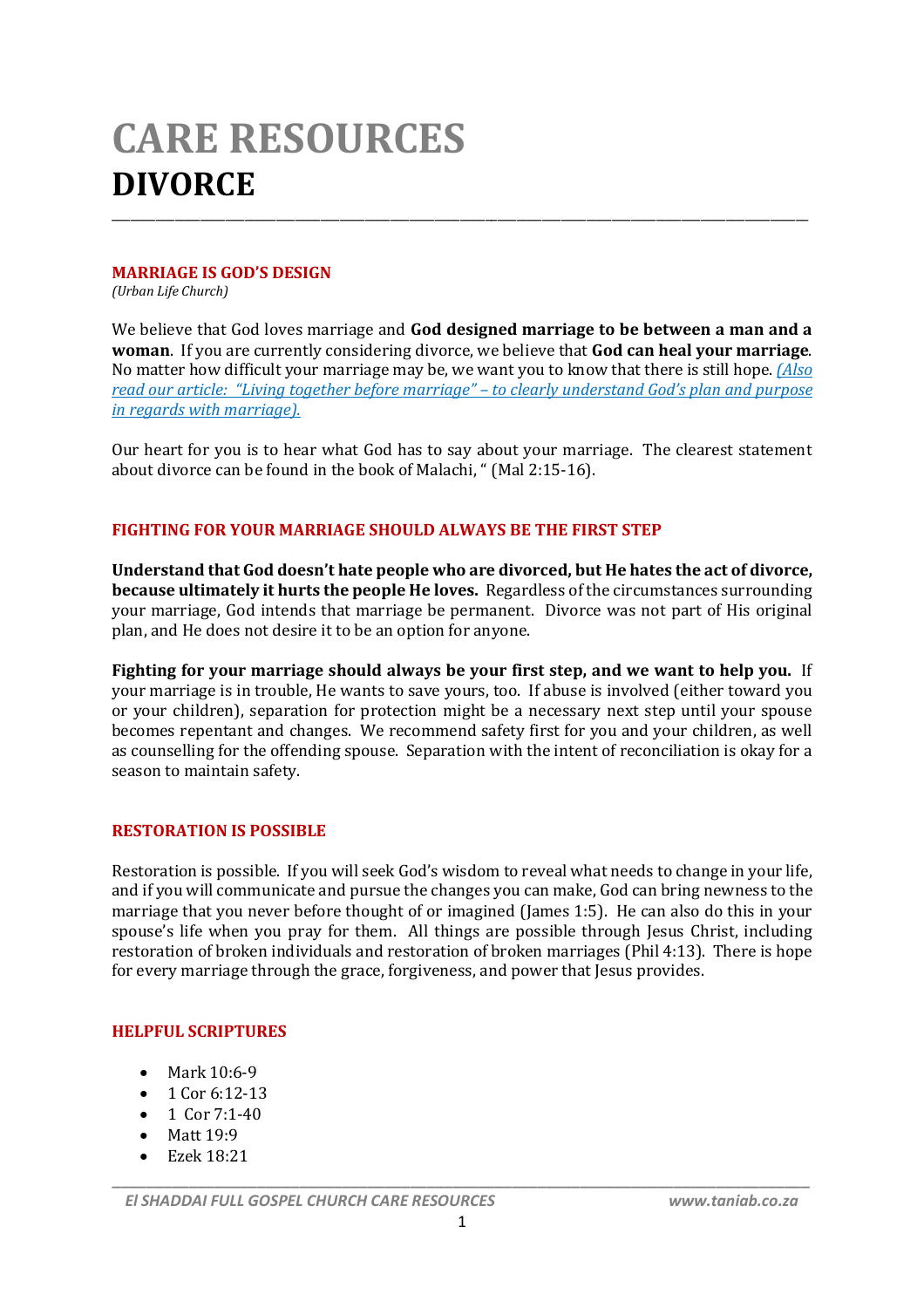- $\bullet$  Ps 38:17-18
- Eph 5:21-33

#### **HOW TO AVOID DIVORCE AND SAVE THE MARRIAGE**

*(Mike Tucker)*

Most people begin their married life as a happy couple – avoiding divorce or saving marriage is the furthest thing from their minds because of the blissfulness they enjoy. But as is often the case, **conflicts and bitterness creep in**, and eventually the couple wakes up in the dreary world of "irreconcilable differences" wondering how it ever came to this. Although divorce might seem like a good option (especially since so many couples are doing it), it's the least effective way to solve marital conflict.

**Taking divorce off the table and doing whatever it takes to save your marriage is the best option. This also avoids the social, psychological, financial and spiritual damage that a divorce will cause. A potential damaging result of divorce is living alone or having a sense of loneliness or isolation. Contrary to what some people might think, it is not easy (or healthy) for a man or woman to be alone.**

Marriage and relationships are vital for creating whole person wellness. (In fact, some societies consider marriage to be prestigious and look down upon single and separated people — this is wrong, of course, but it is interesting.) Besides, marriage provides personal and social stability and helps to satisfy our physical, emotional and spiritual needs.

**Additionally, we all know that divorce and separation can have serious adverse effects on the children**. Their tender minds can be seriously affected by the absence of one parent, giving rise to psychological problems. Prolonged psychological disturbance may affect their ability to lead a normal life later on. Needless to say, your children are one of the main reasons why your marriage is worth saving — they deserve it. You owe it to them to do whatever it takes to repair your relationship.

But trying to save a marriage isn't easy, that's for sure. One of the hardest things to do is to acknowledge your role and take responsibility for your share in creating the problems/conflict. The natural inclination is to blame your spouse for causing the marital strife. But that isn't right.

#### **Want to avoid divorce and save your marriage? Then follow these steps:**

- 1) To save your marriage, stop casting blame on your spouse. Take responsibility for your mistakes.
- 2) Focus on yourself and do what you can to become a better person work on your issues.
- 3) Take inventory of any red flags that could be sources of conflict in your relationship such as:
	- boredom
	- broken trust
	- poor communication
	- infidelity
	- emotional abuse
	- addictions
	- lack of sex
	- lack of respect.

Do any of those red flags exist in your relationship? Then roll up your sleeves and get to work finding solutions. Find a therapist, a Christian marriage counselor, a seminar, book, support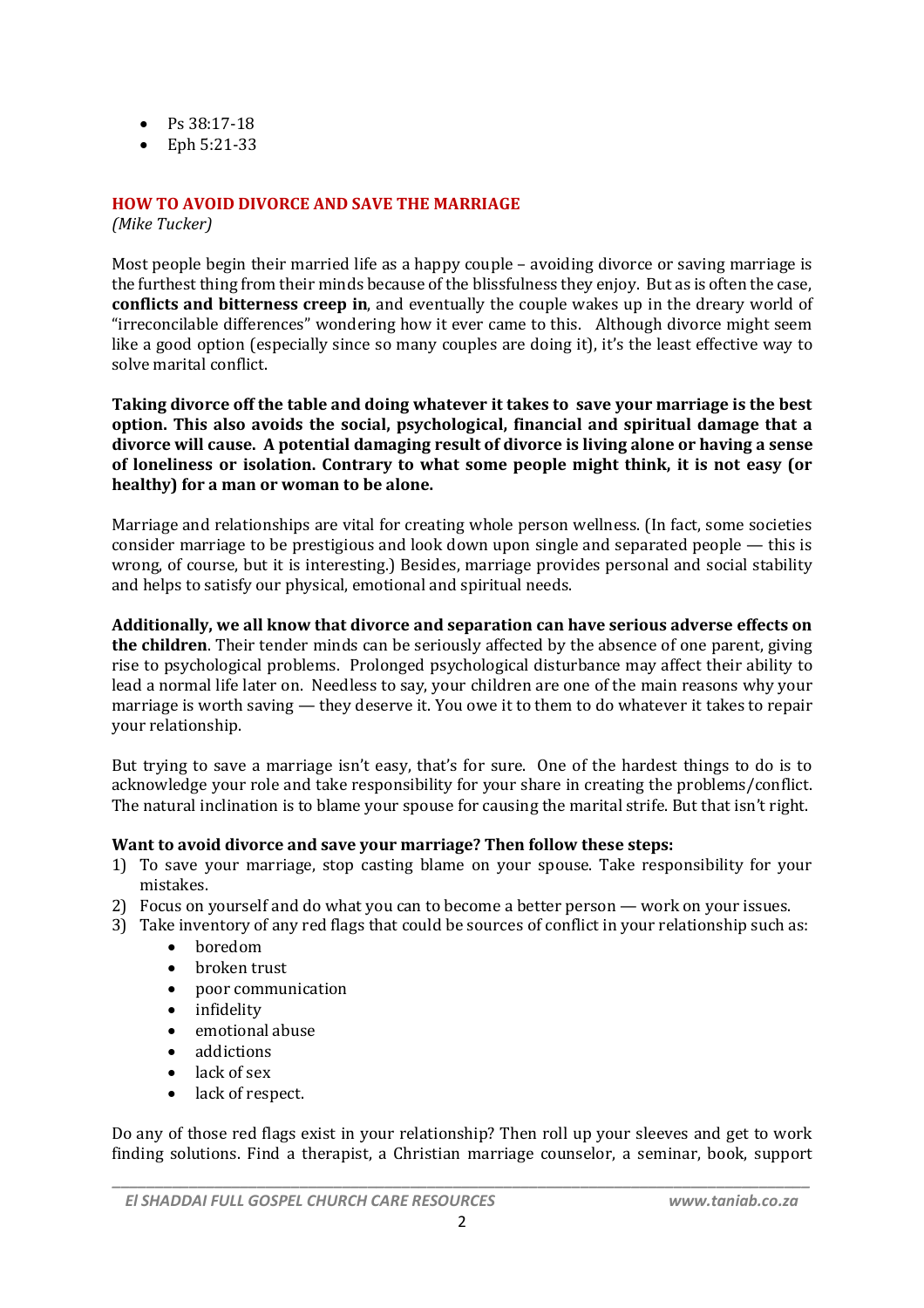group, whatever. Just take action. Doing this early on improves the chances of your marriage being saved.

It seems most of the time divorce occurs due to a lack of understanding and compromise — or because the couple waited too long to work on things.

To avoid divorce and save your marriage, you must be willing to tame your ego and take the initiative to resolve your relationship problems. As it's been said many times before, you can be right or be happy. The choice is yours.

#### **To avoid divorce and save your marriage you will need some ground rules. Here they are:**

- demonstrate a willingness to listen, really listen, to your partner
- make a genuine effort to not only listen but to understand them
- stay calm and avoid arguing, blaming, rationalizing, or criticising
- be polite and show courtesy and respect (don't roll your eyes)
- ask questions clarify issues to better understand the source of conflict and to heal it.

If you are having a hard time solving problems on your own, then you owe it to your spouse, yourself, and your children, to enlist the services of a qualified Christian marriage counselor (I recommend Christian counselors because usually divorce is off the table and is only an option in only the most severe situations.) A counselor will help you to become aware of your mistakes and to work through the conflict in finding lasting solutions. Counseling also helps couples to improve their communications skills.

Depending on how bad the situation is, the counselor may recommend a trial separation that is temporary in order to defuse the tension. This gives time for you to think about your relationship problems and to come up with innovative ways to save your marriage.

Although the advice in this article might appear simple at first blush, don't kid yourself (have you actually tried this stuff?). A couple who practices these simple steps to avoid divorce, greatly increase the odds of saving their marriage. So don't put it off any longer. Better days are just around the corner.

# **6 WAYS TO REPAIR AND SAVE A MARRIAGE**

*(Mike Tucker)*

Despite having been married for the last 12 years, Don and Brenda (not their real names) are on the verge of a divorce, despite wanting to save their *marriage*. Although they've tried to save their marriage, their efforts often lead to arguments, which end in what most marriage counselors refer to as emotional disengagement. After the argument they simply ignore one another for days. Though they miss one another emotionally, and dearly want to save their marriage, but they have a hard time reaching out and communicating their feelings; they both wait for the other to take the first step to break the ice.

What Don and Brenda are experiencing is very common in marriages today. They lack the skills required to repair the emotional damage caused by their marriage problems. Additionally, they lack proper anger management skills. All couples fight. But if you want to have a happy marriage, you must be willing to repair the resulting emotional damage. Not only will this save the marriage, but it will enable you to completely recover from the mistakes you have made.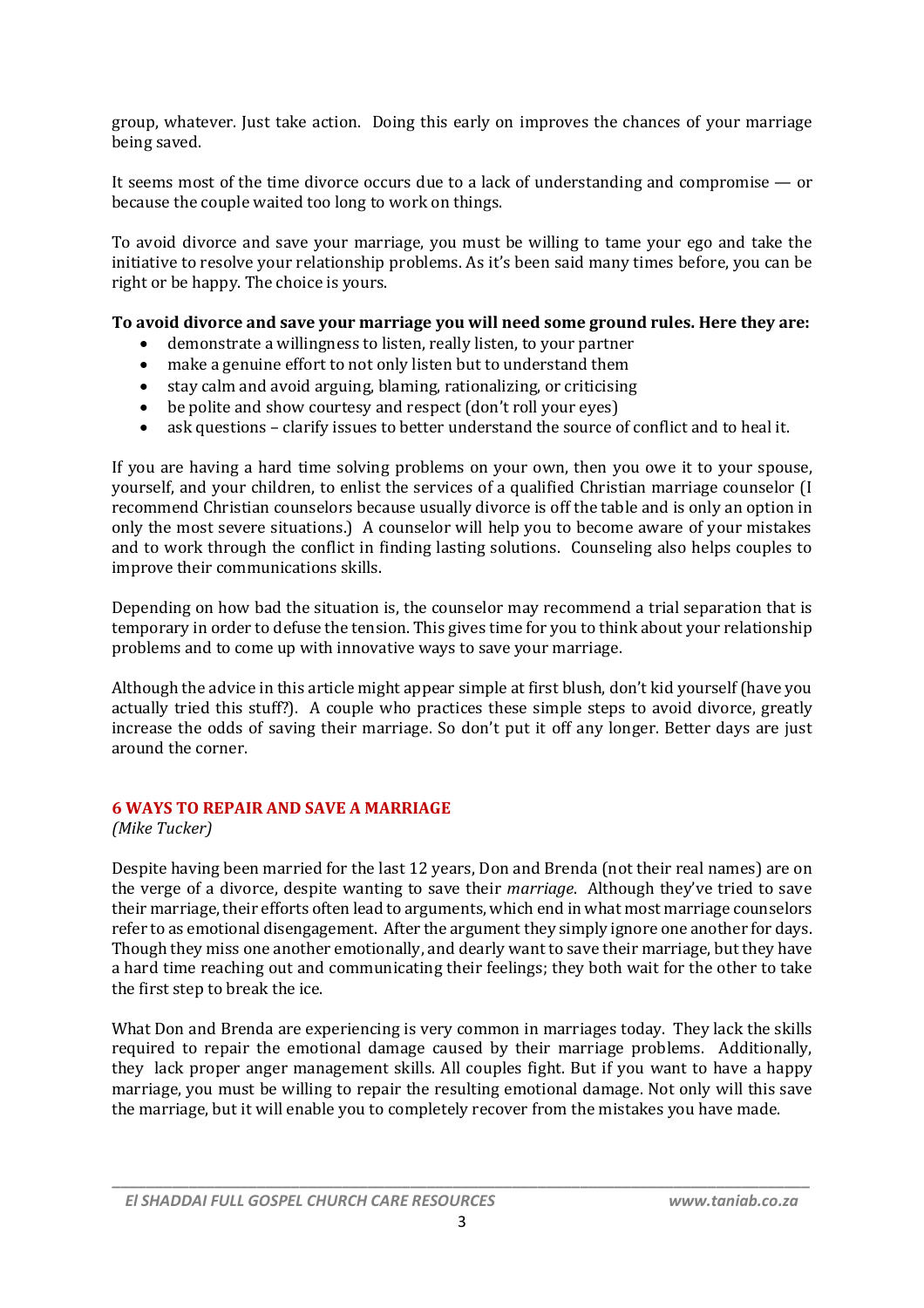**Marriage problems usually occur when one or both of the spouses is having a bad day, when they are extremely stressed, or have used poor judgment.** The challenge is for you to find a way not to disengage or stay angry at your partner. This applies to both the offender and the offended. If you feel that you are the "offended," then appreciate your partner's attempt to resolve your marriage problems.

Here are a few tools to help you solve your problems and save your marriage.

# **1. Tool #1 – Apologize**

- A simple heart-felt apology can save marriage especially if you have a hard time admitting that you are wrong.
- Here is an example of an authentic apology: "I'm so sorry. What I did was foolish. And wrong. Please forgive me." You don't have to use the above words but make sure it is something along those lines.
- Do it without expecting anything back from your spouse. Keep your heart clean from judgment. Give love and trust God to work in his or her heart.

# **2. Tool # 2 – Confide in your partner**

- Unfortunately, many married people today aren't willing to be vulnerable with their spouses. They mask their feelings with anger.
- If you want to have a better marriage, be honest with your partner; share your fears and insecurities with them. This is a great way to improve understanding, closeness and intimacy in your marriage.
- When you are confiding in your partner, say things like; "I was really worried about our son – that's why I got so angry. I didn't mean to hurt you. Please forgive me."

# **3. Tool #3 – Listen to your Partner**

- Listening to your partner is very important when you are trying to save a marriage. Just because you don't agree with their point of view doesn't mean that they are wrong.
- Acknowledging their point of view shows them that you consider them an equal in the relationship. It also reveals that you are willing to see things from their point of view (empathy).
- To save marriage, be an active listener and say things like: "I see what you mean, I guess I never looked at it that way".

# **4. Tool #4 – Take Responsibility**

- When marriage problems occur, both spouses are usually to blame. How can you expect to have a better marriage if you can't even accept responsibility for your role in helping to create the marriage problems?
- Getting defensive won't help your marriage. Be open and let your spouse know that you take responsibility for your mistakes.
- Ideally you should say things like: "I shouldn't have done that. I'm sorry. I understand why you reacted the way you did."

# **5. Tool #5 – Find Common Ground**

- Nothing destroys a happy marriage faster than focusing on your differences. To save a marriage, you should choose to focus on what the two of you have in common.
- For instance, if your parenting styles differ, focus on the fact that you both want healthy kids.
- You could say: "I believe we have the same goals even though we don't agree on the methods."

# **6. Tool #6 – Improve**

 To save a marriage, quit repeating the same mistakes over and over again. If you say you are going to try harder, make an effort. Show your spouse that you are trying to change and he or she will appreciate it.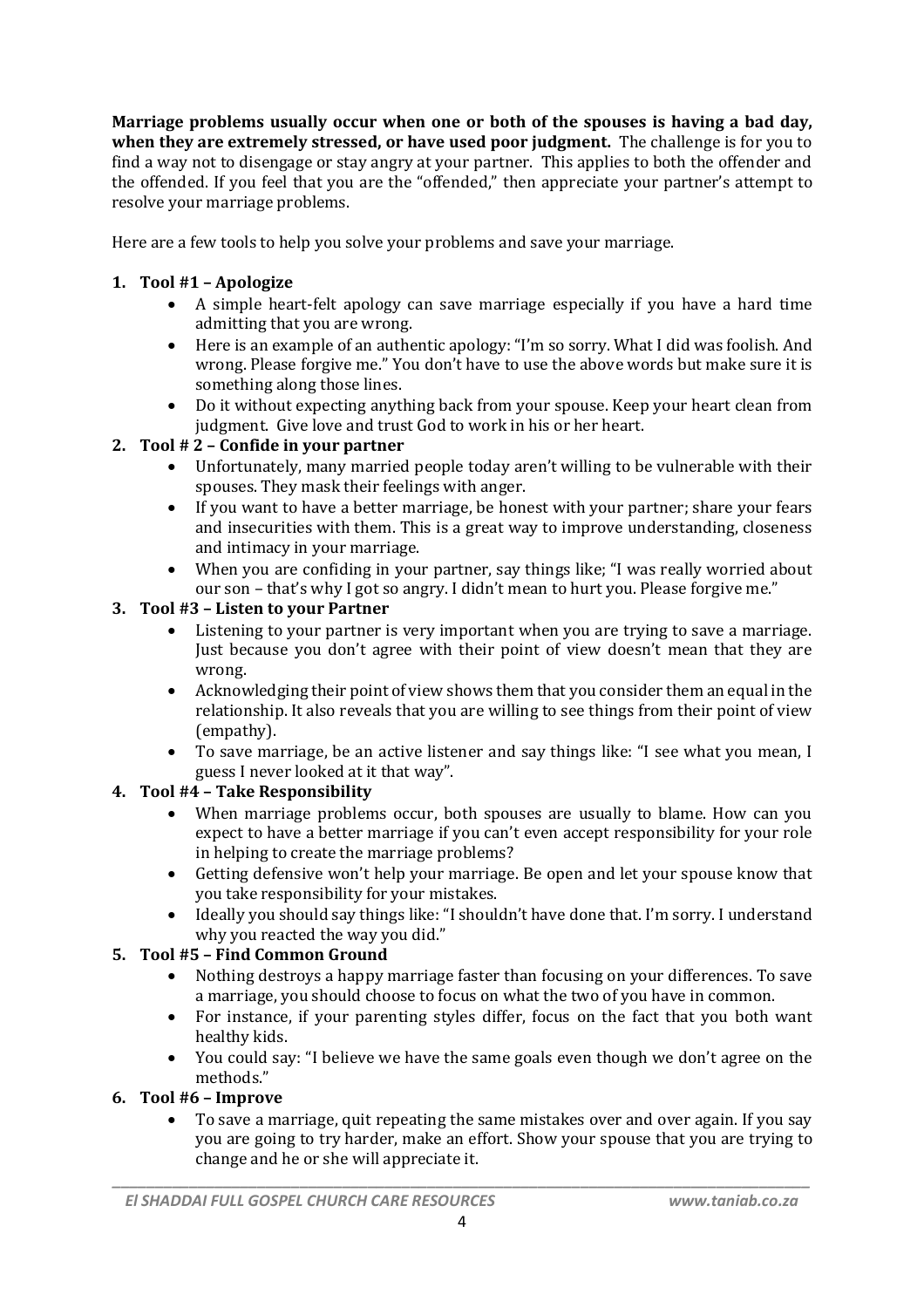If you say: "I'll make sure I call if I'm going to be late," make sure you call. Don't just make promises in order to quiet your spouse.

These six steps are a process for healing the hurts that you and your spouse carry deep within. And, if follow them and don't give up, your relationship will be restored and you will save your marriage.

# **DOES SPIRITUALITY IMPROVE MARITAL SATISFACTION**

*(Mike Tucker)*

- Studies show that when *spirituality* is valued in a marriage such as when a husband and wife share similar beliefs and religious practices, marital and familial satisfaction rates are significantly higher than in families with few or no spiritual resources or where spirituality isn't a priority.
- Further, children in spiritual families report higher levels of happiness and familial satisfaction than in families where spirituality is not a key component.
- Studies have also found that if only one person is spiritual, the highest levels of familial satisfaction result when the spiritual person is the husband. Women and children in these families are significantly happier and more satisfied than those in families where only the wife is spiritual or in families where no one is spiritual.

Spirituality is a term that is used to refer to religious belief and practice. More specifically, spiritually is a term that transcends doctrine focusing more on a personal relationship with a higher power.

- For Christian families, a spiritual person is one who seeks to know and relate to God in a positive manner. They hold a positive image of God and carry feelings of warmth about Him. Those positive feelings tend to result in attitudinal and behavioral changes that promote familial satisfaction.
- In short, genuine Christianity results in active spirituality where the believer possesses what the Bible refers to as "the fruit of the Spirit," specifically identified as: love, joy, peace, longsuffering, gentleness, goodness, faith, meekness, and temperance.
- These positive qualities make people of genuine faith and spirituality more approachable, less self-centered, and more loving – all good traits to have in a family!

So, if you want a more positive relationship and increased marital satisfaction, then it is a good idea to look at your own faith. Do you possess the "fruit of the Spirit?" Has your religion made a difference in how you treat others? When it does, your family will be happier. The research proves it!

# **IF YOU ARE DIVORCED, YOU'RE LIKELY BEARING DEEP EMOTINAL WOUNDS**

Even if you're escaping a terrible situation, the effects of divorce can be devastating. Is there any hope for healing? Psychologist Thomas Whiteman, co-author of *Starting Over* (with Randy Petersen, Piñon Press, 2001) identifies six stages of divorce recovery. We've expanded the stages, adding some suggestions for moving through them. As you complete each stage, you'll be one step closer to recovery:

1. **Denial.** Pretending the divorce never happened or downplaying its importance. While "denial" sounds bad, it's much like physical shock after an accident: The body shuts down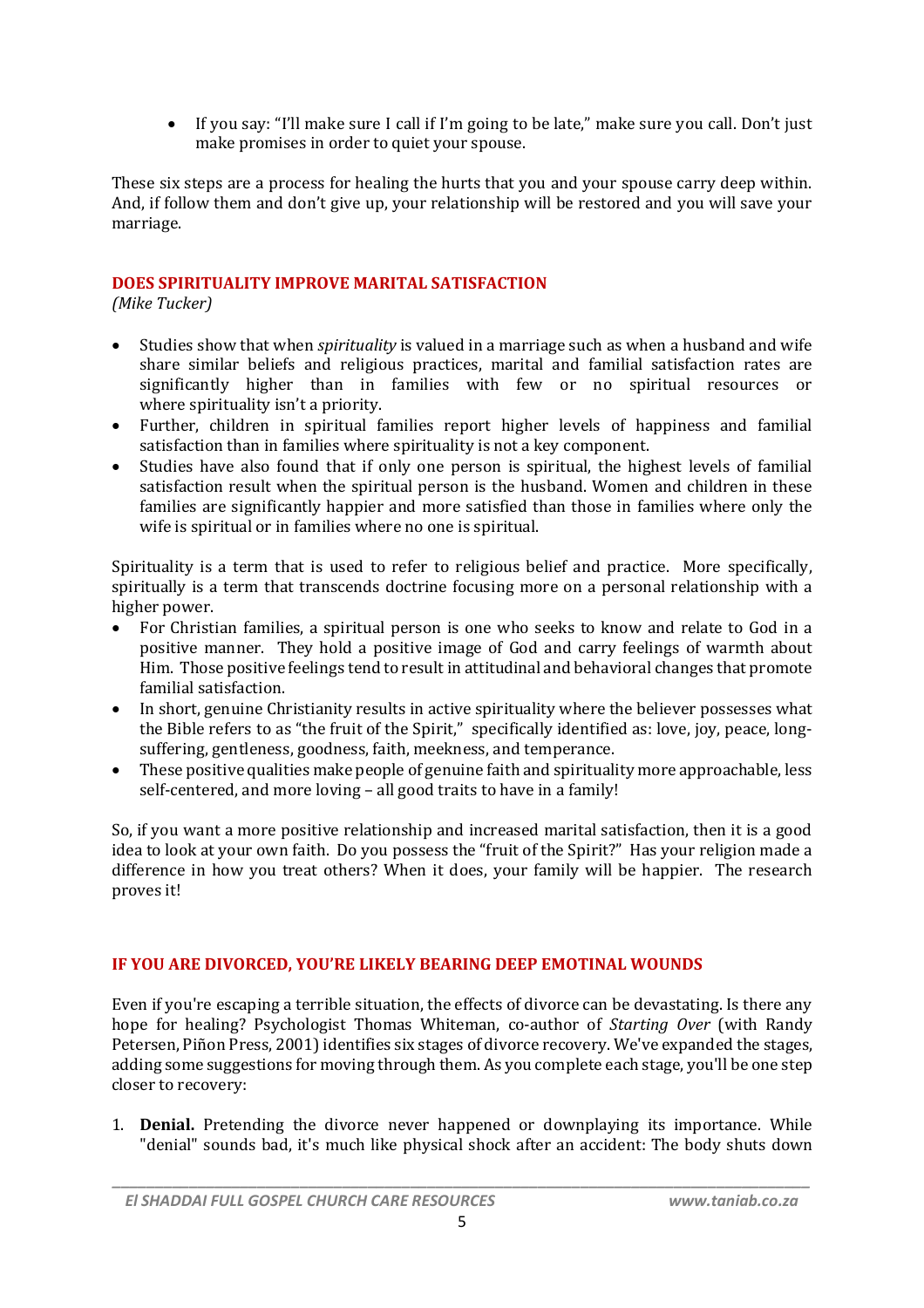until it can better deal with the pain. At this stage, you may need individual counseling with a minister or a professional counselor. Counseling can help you come to terms with the pain step-by-step as the initial shock of the divorce wears off.

- 2. **Anger.** Perceived or real injustice about the divorce; it can either be a controlled burn or outof-control rage. Once you're past the initial pain, being angry about your situation or at others involved is normal. It may even be justified (was the ex-spouse abusive or did he or she cheat?). That doesn't mean, however, that it's any less destructive. You need to control your anger and channel it toward healing. Maybe it's time to train for a marathon or paint the house! If you can't find a healthy outlet for your anger, seek counseling.
- 3. **Bargaining.** Desperately trying anything to gain back the spouse (jealousy, a makeover, promises to never do something again, a vacation together, etc.). At this stage, you might benefit from a support group. Check out local churches to find one near you. People who have "been there, done that" can remind you in a supportive way that it's probably too late for quick fixes at this point. They'll help you realize that bargaining will likely set you up for a fall when a reconciliation doesn't work out (and the group will be there to catch you if you do fall or to help you put the pieces together after the landing).
- 4. **Depression.** An empty emotional tank; commonly displays itself in physical ways (sleep disturbances, changed eating patterns, irritability, exhaustion, etc.). Again, it's a normal part of divorce to grieve the loss of your marriage. At this stage, you might want to find an accountability partner — of the same gender — who will listen. You're looking for someone who won't say, "Snap out of it!" but who'll encourage, "Just get through this day or this week, and I'll be here for you." This might be an established friend or it might be someone new you meet through your support group.
- 5. **Acceptance.** Recognizing the past is past; it's time to live in the present, and perhaps get ready to step forward into the future. This step occurs like a "light bulb" moment. It's an internal realization not easily brought about by outside influences. Yet a support group might help if you feel stuck in a previous stage and can't accept what's happened.
- 6. **Forgiveness.** Releasing animosity toward the ex-spouse and establishing new relationships with healthy patterns and effective boundaries. For this final stage, a support group can be invaluable. Again, the "been there, done that" characteristic of a group can help you make sure the new relationship with your ex-spouse is a healthy one, grounded in the present (not trying to put the relationship back together) and aiming toward the future. This is the deep-cleaning stage, and a group can lift you up if you have feelings of emptiness (a resignation that the divorce is final) or renewed anger (if your ex-spouse doesn't accept your apologies).

# **WAYS TO FIND HEALING AND HOPE AFTER DIVORCE**

*(Whitney Hopler Live It Editor)*

God grieves alongside you as you mourn the death of your marriage. But the end of that dream, as painful as it is, doesn't have to prevent you from dreaming again. God will help you let go of the life you'd planned so you can live the life that's waiting for you.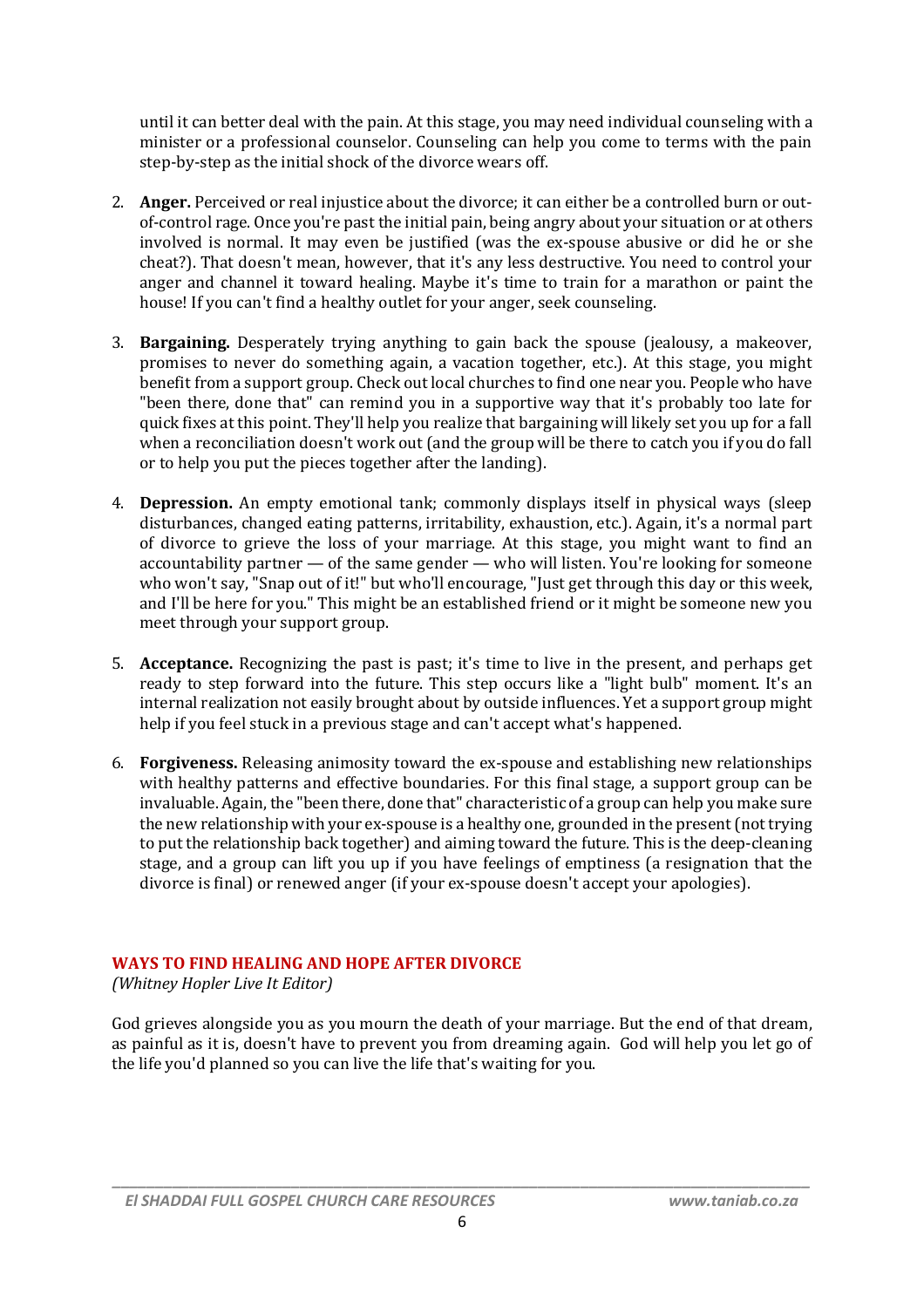Here's how you can find healing and hope after divorce:

- 1. **Know that you're not alone.** Understand that others have also experienced the tragedy of divorce in their lives. Take heart that God is with you as well, and that He cares about what's happened to you.
- 2. **Move your focus from the past to the present and future.** Realize that you can't go back in time to save your marriage, but you do have the power to go forward toward a better life. Ask God to take all the pieces of your shattered dreams and arrange them into fresh dreams for your new life.
- 3. **Face the reality of your emotions and circumstances.** Don't try to avoid the pain of your life's upheaval and all the intense emotions (grief, guilt, anger, humiliation, hopelessness, etc.) that go along with your divorce. Admit the way things really are and the way you really feel about that. Accept your new role as a single woman. Realize that by allowing yourself to honestly face reality, you're starting the healing process. Know that facing your vulnerability makes you more able to grow spiritually.

Remember that pain won't last forever, but it's a valuable tool that can point you in the direction of healing. So embrace your pain. Go ahead and cry as often as you feel like it. Remember that Jesus suffered deeply on Earth, and God's Spirit grieves along with you. Pray about all your concerns, trusting that God cares and will listen to every prayer.

- 4. **Use "turnabout thinking."** Invite God to turn the disappointments and despair in your life into building blocks for a new you. Ask Him to show you some gifts that may be hidden in your current situation. Ask Him to develop a new sense of poise in you, help you discover a new sense of purpose, and motivate you to pursue a new passion for life itself. Ask yourself, "How might I make the world richer once I've gone through this present distress?," "What am I learning about myself?", and "What three qualities do I most like about myself?".
- 5. **Be kind to yourself.** Understand that your broken heart is drawing almost all of your energy right now. Cut down on your activities so you have enough time to rest. Eat nutritiously and exercise. Make time for silence and solitude. Be patient, expecting that it will take you longer to get things done that it did in the past. Plan accordingly.
- 6. **Take some small steps toward positive change.** Do something no matter how small to tangibly remind yourself that you're still a creative and resourceful person who can move into a hopeful future with God's help. Make some changes in your life, such as getting a new hairstyle, starting a garden, or painting the walls in your home a new colour.
- 7. **Choose forgiveness over revenge.** Be aware of how your hurt can turn into hate. Realize that we're all sinners who have the potential to act in evil. Ask God to break the destructive influence of evil in your life and give you the strength to forgive your ex-spouse.

Know that forgiveness doesn't mean you have to forget or condone what happened to you. Instead, forgiveness cleanses your spirit from the poison of bitterness and enables you to celebrate the possibilities of your new life. Realize that forgiveness isn't dependent on whether or not your former spouse deserves it. Forgiveness is something that God gives to everyone, and expects of everyone who wants to have a right relationship with Him. Expect forgiveness to be a process rather than a one-time event, so be patient.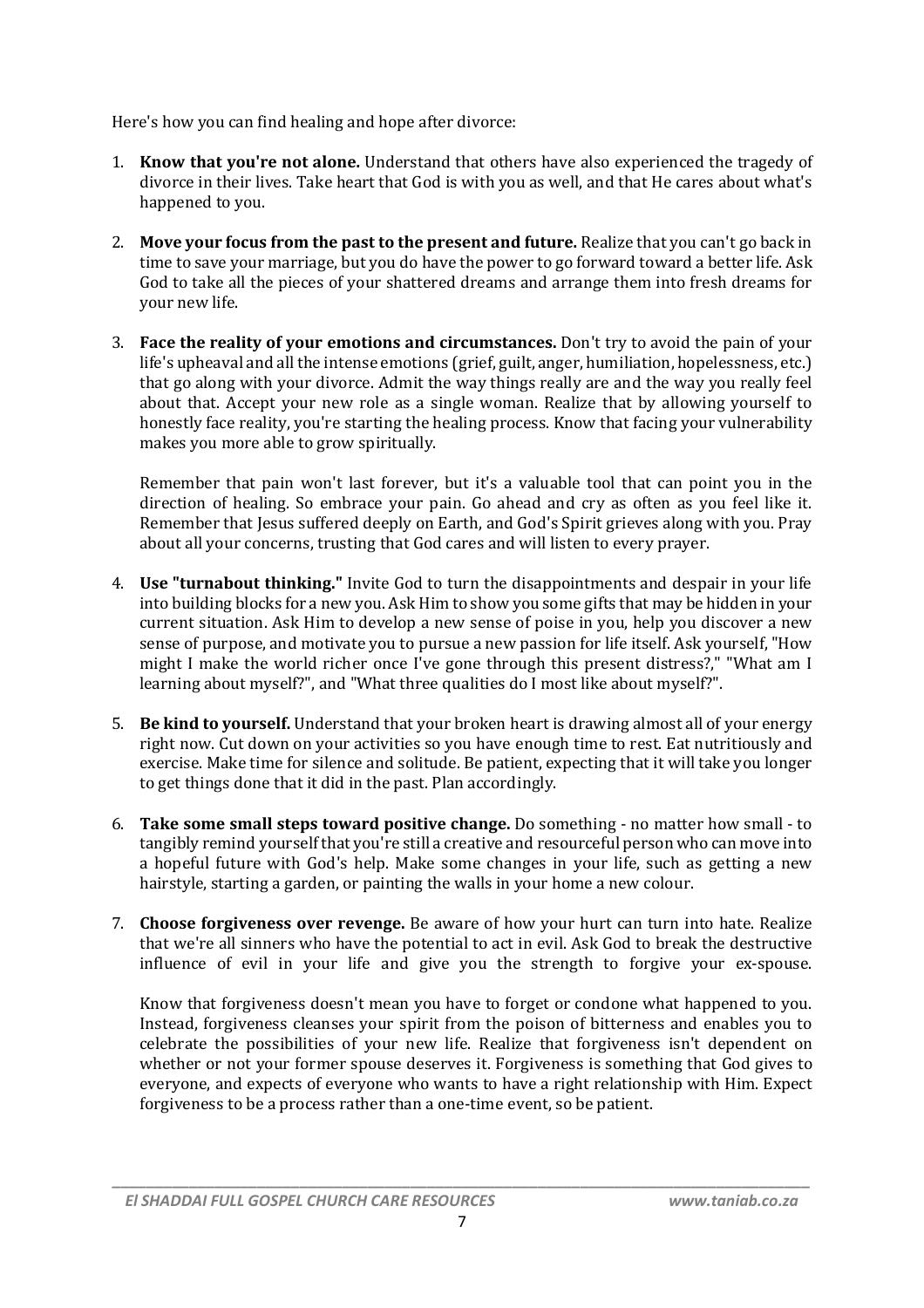Offer God your heart and ask Him to make it new, empowering you through the Holy Spirit. Pray for your ex-spouse, asking for God's best will to be done in his life.

8. **Ask God to renew your mind.** Pray for the wisdom to discern what's fact and what's fiction when it comes to your broken marriage. Own what's real and let go of what isn't real. Clarify what parts of your circumstances can be changed from what can't. For the things you can't change, change the way you think about them. Make a list contrasting what you want from what you truly need. Open your heart to the journey in front of you, and walk forward, gaining confidence with each step and not looking back.

Don't let your former spouse's rejection define you; embrace God's deep love for you. Ask God what you can do today to grow into the person you want to be in the future.

- 9. **Broaden your vision.** Ask God to give you a vision for every area of your life your job, where you'll live, new friends, etc. - in three months, six months, one year, and five years from now. Dare yourself to behave as if you believe that something great is going to happen in your life. Put yourself in a position that makes it possible to happen. Be confident that God will complete the good work He has begun in you.
- 10. **Let go of whatever holds you back.** Get rid of things and emotions that keep you stuck as you head for greater healing. Physically let go of things like clothes and furniture that remind you of your ex-spouse. Emotionally and mentally disengage from places, people, and possessions that played a part in your former marriage by allowing them to take on a different meaning.
- 11. **Be persistent in your efforts to heal.** Rely on God' s power every day to help you endure and overcome loneliness and fear. Know that you are going to make it.
- 12. **Decide to thrive.** Reject a poverty mentality and embrace an attitude of generosity toward yourself and others. Decide to be enthusiastic about life and all its possibilities. Say "yes" to opportunities instead of assuming you couldn't do something. Be kind to others as often as you can and watch joy come back to you.
- 13. **Embrace the new you.** Ask God to help you trust Him, yourself, and other people who are trustworthy - despite whatever betrayals and abuses you may have experienced before. Know that your present and future can be radically different from your past. Seek to grow in God's wisdom. Take risks to grow deeper in your faith. Consider doing such things as writing a book, returning to college, or going on a blind date, as God leads you.
- 14. **Help your children.** Expect your children to be angry about the divorce, and establish a safe zone for them to vent their anger. Be prepared for tough questions. Answer briefly and ageappropriately. Do as much as you can together: chores, play, naps, and creative projects. Make affection a daily habit, even if your children shrug it off.

Accept that you can't control what your children do with your former spouse. Minimize changes in your schedule, neighbourhood, and church. Make your dating a low priority at first; allowing your children time to adjust. Affirm and reassure our children that the divorce is not their fault. Try to be the best parent you can be. Make time during the week just for each child. Take good care of yourself, so you can better care for your kids. Allow your children to be children; don't expect them to be your caregivers. Make yourself available to your kids at all times.